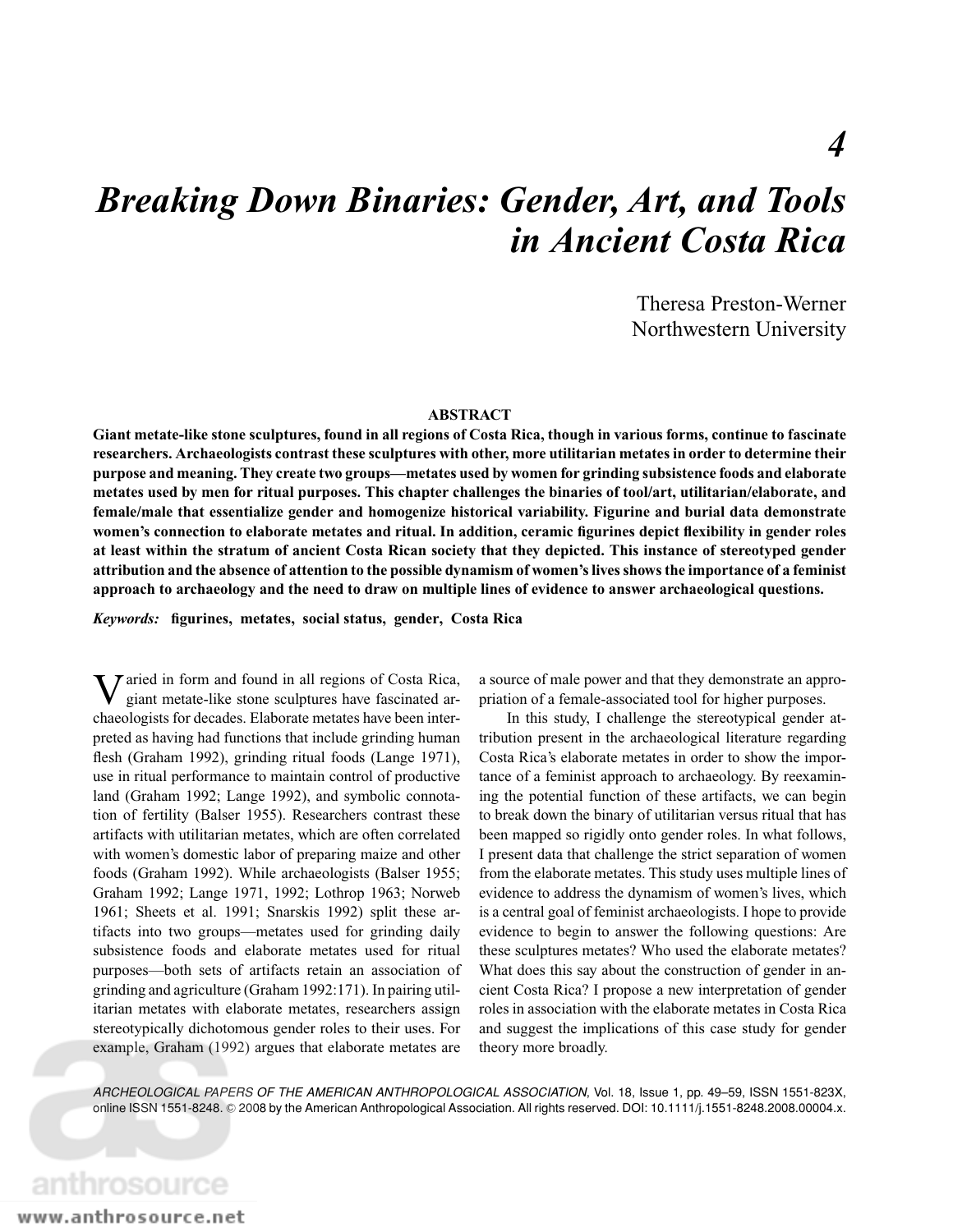

*Figure 4.1. Flying-panel metate from the Atlantic Watershed region of Costa Rica. Length 77 centimeters, height 54 centimeters. Coleccion Museo Nacional de Costa Rica, ´ San Jose. No. 7150. Photograph by Thomas Preston-Werner. ´*

### **A Case of Stereotyped Gender Attribution**

Archaeologists separate Costa Rica into three regions—the Guanacaste-Nicoya Zone, the Central Highlands/Atlantic Watershed Zone, and the Diquis Zone recognizing varied environments and differences in manufacturing styles of artifacts, which are most notable after 500 C.E. The Guanacaste-Nicoya Zone is characterized climatically as arid and seasonal and geographically as tropical dry forest. Fertile valleys and cool mountains make up the Central Highlands/Atlantic Watershed Zone. Finally, the Diquis Zone has heavy rainfall, dense tropical forest, and relatively infertile soil as a result of a lack of volcanic activity.

Large and ornate metate-like sculptures have been found throughout present-day Costa Rica. The earliest elaborate metates come from the Guanacaste-Nicoya Zone and the Central Highlands/Atlantic Watershed Zone from sites dated to Period IV (1000 B.C.E.–500 C.E.). These carved, volcanic-stone artifacts vary in shape, size, and decoration (Figure 4.1). They may be flat or curved and with or without a rim. A few from the Central Highlands/Atlantic Watershed Zone have been found with rims of carved human head–like representations. Some metates are rectangular, while others are oval or circular. They have three or four legs. The sculptures feature animals, commonly birds, crocodiles,

jaguars, and monkeys. Tetrapod jaguar metates with rounded plates have been excavated in both the Central Highlands/Atlantic Watershed Zone and the Diquis Zone and date to Period VI (1000–1550 C.E.).

The most famous of all the elaborate metates are the "flying-panel" metates, recovered from the Central Highlands/Atlantic Watershed Zone and dating to Period IV (1000 B.C.E.–500 C.E.). These highly complex and stylized sculptures are carved from a single rock. Anthropomorphic figures, located on the legs and beneath the surface plate, dominate the themes of flying-panel metates. While elaborate metates are not uncommon finds in excavations, only approximately a dozen flying-panel metates have been found (Graham 1992:187).

Archaeologists have showcased the elaborate metates (purportedly signifying power and ritual) as a unique Costa Rican artifact at the expense of studying utilitarian tools (assumed to belong to women): "It seems rather obvious, in fact, that one reason why archaeologists have often devalued the study of mundane *metates* is because of their association with women's work" (Graham 1992:175). Margaret W. Conkey and Janet D. Spector (1984:15, 17) recognize the positive values researchers have placed on men's work and roles in society and their consequential dismissal of female roles as natural and plain. Such stereotyped gender attribution is all too common:

ww.anthrosource.net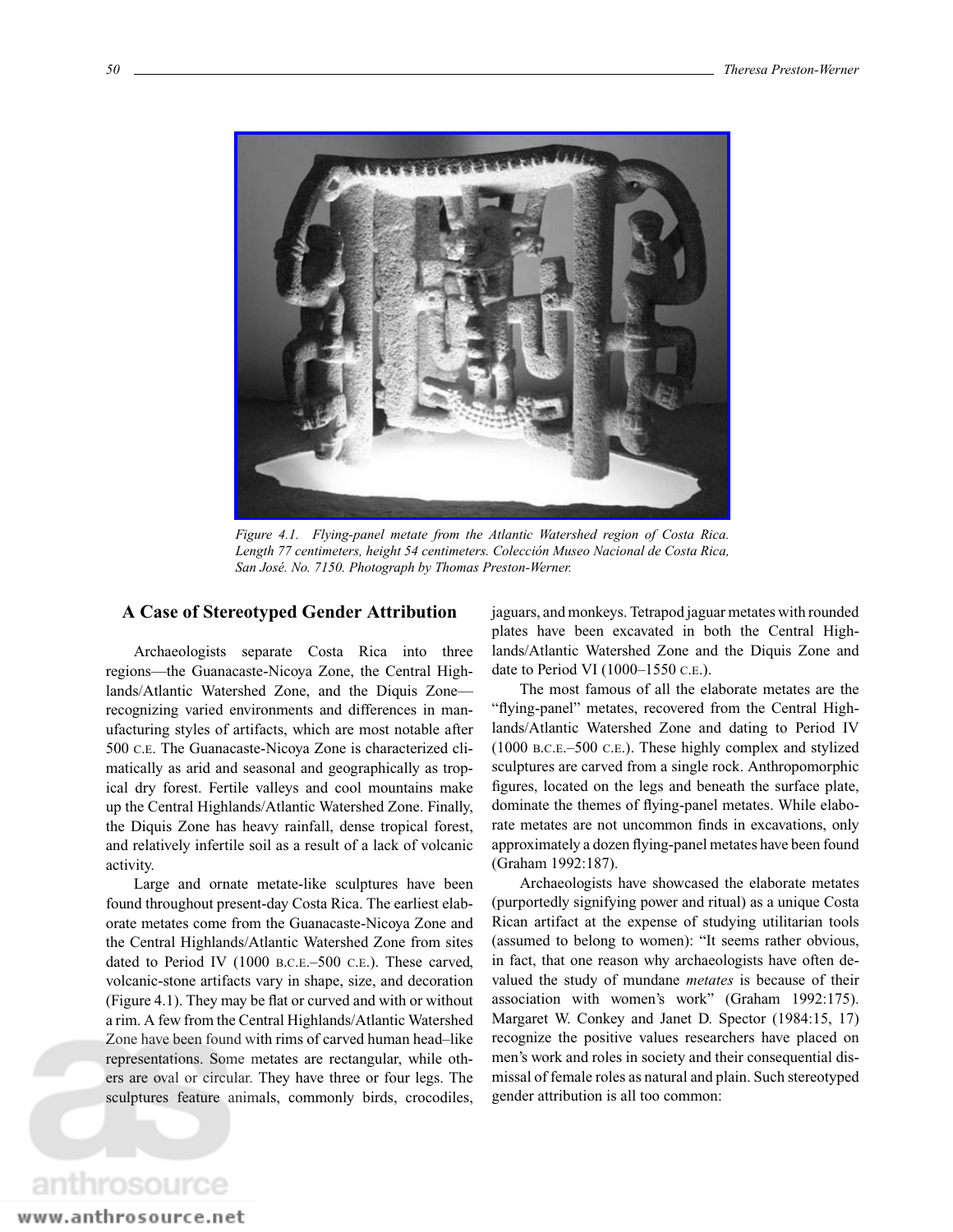As the largest and most complex symbol of power in the early rank societies of the Atlantic watershed, flyingpanel *metates* bore an especially heavy ideological function: they claim a relation of equivalence between the domestic labor of women and the political power of men. The work of the chiefly elite is aggression to provide victims for rituals of sacrifice: as ground maize nourishes the household, sacrificed bodies nourish the polity. As in any binary set, however, one term is always privileged. [Graham 1992:188]

In order to assess this inference of social structure from material culture, the original binary assignments must be questioned—specifically those that juxtapose and create a hierarchy between ritual and domestic work, men and women, and artistic sculpture and mundane tools. An inquiry into the potential relationship between women and the elaborate metates may speak to the larger role that gender relations played in ancient Costa Rica.

#### *Tools:Art*

Archaeologists have coupled elaborate metates with mundane metates, such that the interpretations of the former are informed greatly by the latter. Have researchers been correct to assume that these artifacts are, in fact, metates, that is, grinding stones, and does their classification as such create what might be false comparisons? The stone sculptures have a smooth surface area and appear to be roughly the same shape as grinding stones. Labeling the sculptures as metates draws on gendered stereotypes regarding the division of labor and confuses types of work. Archaeologists' application of the label "metate," however, generates bias in the interpretation of use. Karen Olsen Bruhns writes, "The *metate* equals woman hypothesis is so pervasive that it clashes strongly with another common preconception of archaeology, that ritual activity is generally male" (Bruhns 1991:421). Unlike the more popular association of the elaborate sculptures with grinding stones, some researchers have suggested that these artifacts resemble benches or thrones (Graham 1992; Lange 1971; Lothrop 1963; Norweb 1961), a topic to be discussed later in this chapter.

Graham (1992:167) has suggested that the elaborate metates represent the union of art and tool—art inspired by tools. In this portrayal art and tools are dichotomized, suggesting that one grows out of the other and creating a hierarchy of wealth and social status that privileges form over function. Graham writes, "In attempting to account for these various aesthetic-ideological complexes, it is crucial that art-tools in Costa Rica not be seen in isolation from their analogues elsewhere, nor from the functions and association of their mundane prototypes, the real tools" (Graham 1992:174). He invokes the work of Charles Pierce to create

a hierarchy in which the indexicality of utilitarian metates

pales in comparison to the iconic status of elaborate metates: "Domestic *metates* are purely indexical signs: they do not represent or resemble anything other than themselves. They are, as it were, mute" (Graham 1992:186, see also 175 n. 11). This thinking discounts linkages, albeit stereotypical, between utilitarian metates, the domestic sphere, and reproduction through food preparation, as well as the possibility for other signified meanings assigned to such tools and understood by ancient Costa Ricans. Despite arguing that grinding stones represent nothing, Graham also writes that metates connote fertility, the production of tools, food, and a sexual division of labor, "since men used bladed tools in agriculture, war, and sacrifice, and women used *metates* for domestic food preparation" (Graham 1992:175).

As pieces of art, the elaborate metates have been interpreted as having been connected to violence. Graham suggests that the rounded figures that outline the metates' top surface "clearly stand for the human trophy heads" (Graham 1992:180). Furthermore, "the decapitation of human heads is rhetorically likened to the grinding of maize kernels; the grinding plate itself assumes crocodilian qualities and thus apparently represents the fertile surface of the earth, as crocodiles commonly do in Mesoamerica" (Graham 1992:180). The figures carved into the sides and attached to the metates' legs are interpreted to be human corpses being lowered by animals from one state of life to the next. The corpses refer to captives taken during warfare, a form of violence waged to secure landholdings for agricultural purposes. Though Graham's analysis of the sculpted iconography is well grounded in Mesoamerican ethnographic and material sources, he provides no other contextual or material evidence of decapitation, violence, or warfare such as weapons, defensive or boundary-oriented architecture, or mortuary data to support his conjecture.

When researchers map this art–tool paradigm onto gender, they obscure the interrelatedness of function and meaning. Conkey and Spector observe, "Life is both material and symbolic simultaneously" (Conkey and Spector 1984:33). In assuming that elaborate metates were art used by men, men are framed as the sole gender capable of creating art. Instead, this art–tool binary might be more appropriately considered to be an art–tool continuum, in which individuals elaborated and personalized their everyday tools and from which other individuals derived the ideas for further specialized decoration of ritual tools.

Other theorists have suggested that tools can receive decoration, even change morphologically, without a shift in user. In other words, decoration does not necessarily determine the transformation of a tool from daily use by a worker to ritual use by a member of the upper class. Technical

anthrosource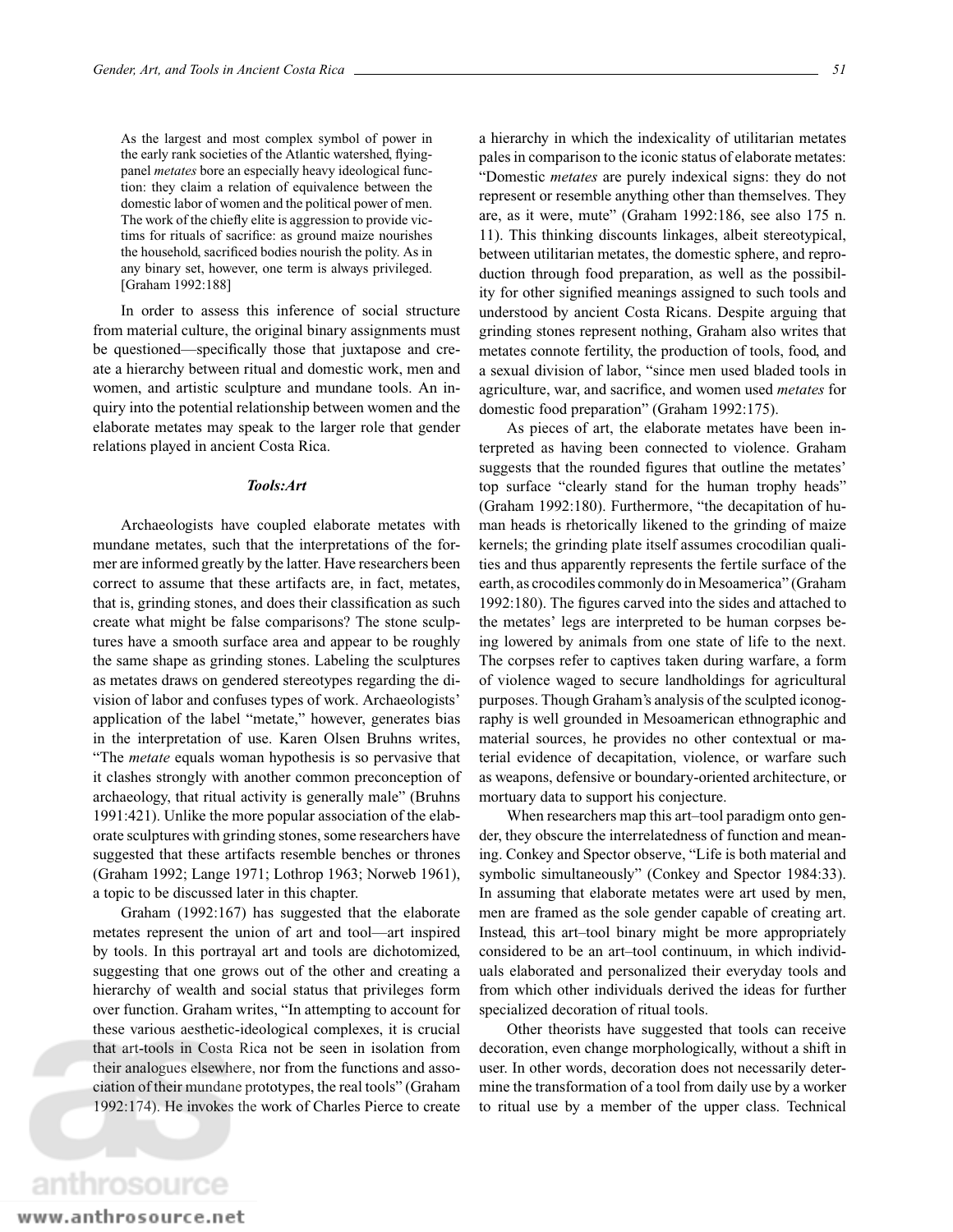innovation or resistance to societal ideology can be ascertained through an examination of artifacts. For example, Ian Hodder (1986:109) writes that contemporary Ilchamus women decorate milk calabashes for the purposes of indexing women's reproductive roles. Instead of elaborate carving being a necessarily male attribute, could it be that ancient Costa Rican women were merely decorating their own metates for personal or political reasons? Archaeologists' practice of splitting metate specimens into two groups, instead of fashioning a more complex analysis using a continuum of elaboration, does not allow for the idea that women might have carved their own decorations into their tools. Were men the only members of the upper class who potentially owned the elaborate metates? Bruhns (1991:421) asks, if these metates had belonged to wealthy individuals, might those individuals not have also been women or only been women?

While the data do seem to point toward the elaborate metates as elite owned, the gender or genders of the owners remain unclear, despite repeated assumptions of male possession. In the 1907 excavation of Las Huacas in the Nicoya region of northwestern Costa Rica, Carl Hartman found carved tripod metates, greenstone axe-gods, and fine stone mace heads. When discussing these art-tools, Graham refers to another well-known Costa Rican archaeologist, Frederick Lange: "Lange had thus made a crucial explanatory advance by identifying a tripartite mortuary complex composed of art-tools, associated with high status and *probably male* burials" (Graham 1992:171; italics mine). It is unclear in this text whether it is Lange or Graham who is stating that the art-tools are of high status and probably male. Graham also makes a similar statement later in his essay: "Little is known yet about the behavioural-functional contexts of axes, celts, and other greenstone artifacts beyond the common assumption that they were worn as ornaments by elite individuals, presumably mostly men, and the evidence that they were finally placed in elite graves" (Graham 1992:194; with citations to Easby 1968; Hartman 1907; Snarskis 1979, 1981a). Such casual examples of stereotyped gender attribution obscure knowable information as well as distract from alternative questions, such as the real use of elaborate metates in ancient Costa Rica.

## *Domestic:Ritual*

Researchers disagree as to the specific use of the elaborate metates, perhaps because of the myriad conditions in which they have been recovered. The locations where archaeologists have found metates as well as the appearance of the artifacts suggest the purpose of the pieces within

ancient Costa Rican culture. The dichotomy that pits common, domestic usage against elite, ritual usage breaks down in the face of data that show the potentially multiple uses of elaborate metates. While not gender-determining, metates have been recovered in domestic contexts, for example, at the site of Severo Ledesma (Snarskis 1984). There, fragments of palm nuts, charcoal, manos, and utilitarian metates were found within household contexts. No maize remains were found, and no hearths were discernable. Underneath the floors, burials were discovered that contained the plate of a flying-panel metate, ocarinas, celts, and rattles. Though no full flying-panel metates have been excavated scientifically, pieces from sites such as Severo Ledesma have been found in mortuary contexts with other ritual objects, as have other styles of elaborate metates from the Atlantic Watershed region (Lange, ed. 1992; Sheets et al. 1991; Snarskis 1992). Occasionally, researchers note an absence of manos with the metates, suggesting either that the manos were located elsewhere for other utilitarian purposes or that the metates were used for purposes other than grinding (Joyce 1916:175).

In part because of rampant looting of archaeological sites in Costa Rica, the original locations of many of the elaborate metates are unknown. The elaborate metates that were documented, however, were found most often in cemeteries (Graham 1992; Hartman 1907). Occasionally, utilitarian metates and pieces of broken elaborate metates have been discovered as stones used in fashioning the walls of tombs (Snarskis 1984, 1992). Carl Hartman's (1907) description of Burial 8 at Las Huacas with an elaborate metate, pestle, and clay figurine of a person sitting on a metate suggests other elite uses. Lynette Norr (1996) suggests metates were used as nutting stones. Indeed, metates have functioned in the past and continue to function in the present as tools used to grind numerous substances. Bruhns (1991) lists the grinding of pharmaceuticals, dyestuffs, cosmetics, pigments, metals, and lime as uses of metates other than domestic grinding of foods. Analyses of organic or inorganic traces from the processing of nuts, maize, manioc, dye, metal, or other objects and correlation of their relative commonality would be informative. Finally, some metates show no wear, perhaps indicating their manufacture for tomb furniture. While these uses do not determine the gender of the user, they point to whether the elaborate metates were used for everyday or elite purposes.

The degree of use wear on the metate plate provides additional clues concerning function. The use wear on elaborate metates varies from copious evidence of grinding on metate plates to metates found in pristine condition, most often located in burials. Payson Sheets et al. (1991) describe decreasing use wear on mundane metates over time in the Arenal site of the Sitio Bolivar cemetery and the light use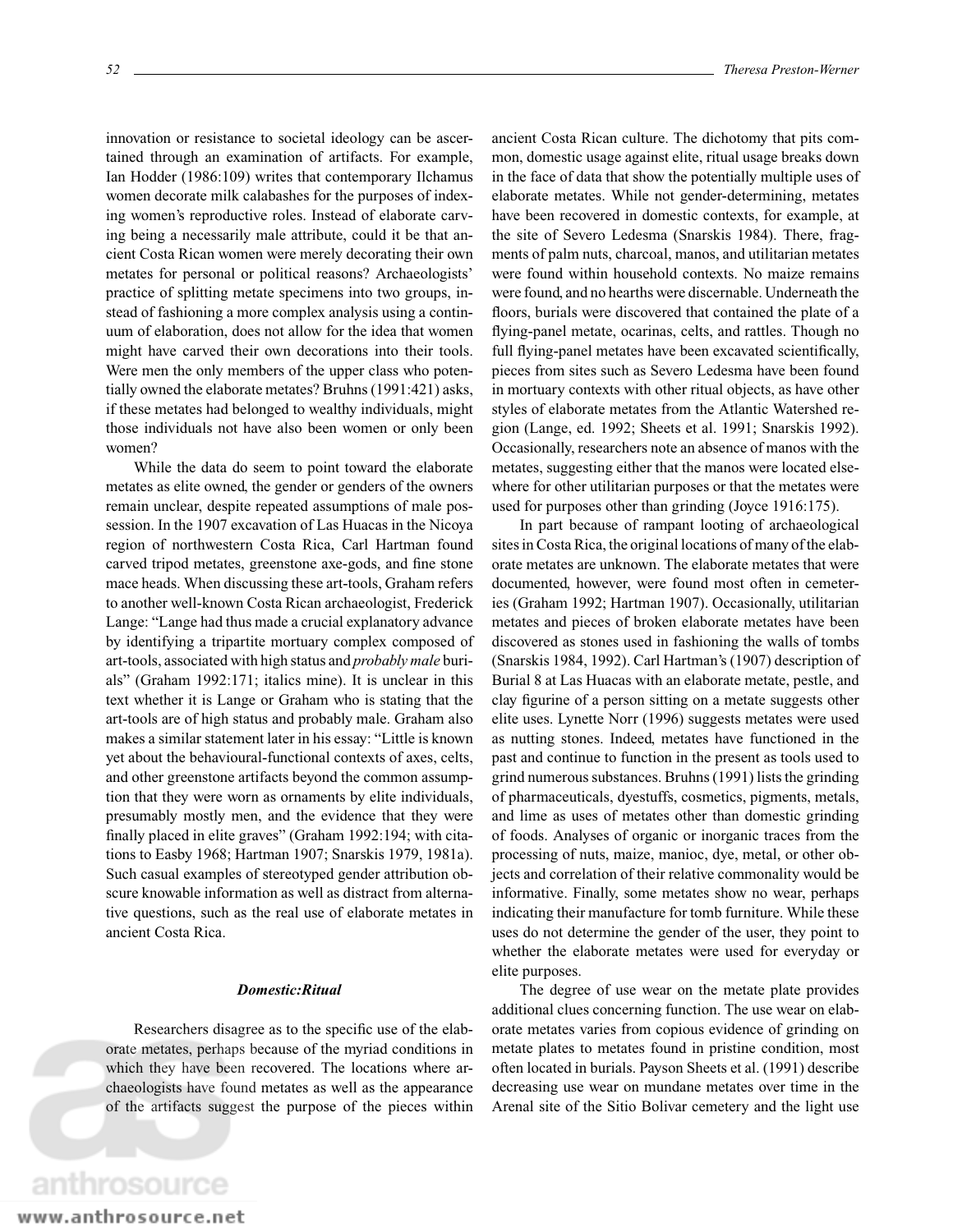wear on elaborate metates compared to their Mesoamerican counterparts. Snarskis (1992) notes worn mundane metates and, interestingly, a small hole worn into the center of an elaborate metate.

The debate over the degree to which maize agriculture had developed in ancient Costa Rica is relevant to the role played by elaborate metates because of the *Mesoamerican* uses of metates in the maize-based diet and the contemporary role of *Mesoamerican* women in maize-grinding. Some archaeologists, such as Michael Snarskis, have been criticized for making grand statements about ancient Costa Rican agricultural practices from scant evidence (Dunn 1978). Yet many researchers have made astute observations about ethnobotanical and lithic remains. Sheets et al. (1991) write that while decorative aspects of metates increased in the Central Highlands region at the Arenal site, the evidence of grinding decreased, suggesting an emphasis on a symbolic role for the metates. Evidence of maize was recovered at the site, but Sheets and his colleagues warn that such few data should not be used to argue grand theories. They write:

Maize was found in deposits of all sedentary phases ... in carbonized kernel, pollen, or phytolith form. Grinding stones ... also occurred in all phases following the Archaic (Chenault 1984). From these qualitative indicators one might conclude that much maize was cultivated, processed, and consumed, and even that it was the staple. But maize, because of its hard shell, characteristic phytoliths, and abundant pollen—and the fact that it is more often parched or roasted and thus more frequently carbonized than are other foods—has a higher probability of being preserved and thus easily overemphasized in subsistence reconstructions ... The heavy use-wear on most SE Mesoamerican metates contrasts with the relatively light use-wear on most specimens from the Arenal area. [Sheets et al. 1991:458–459]

Ultimately, these investigators conclude that subsistence practices were likely broad based and included maize cultivation, perhaps for the production of *chicha.* The broadbased subsistence strategy, they argue, is what allowed humans to survive at the base of a volcano for roughly 3,500 years. Their article demonstrates the need to consider multiple lines of evidence before assuming the existence of certain practices, such as maize agriculture.

Having considered the locations of metates and their various levels of wear, the divide between the two types of metates may not be so clear-cut. Rituals often involve the grinding of various materials to be used for curing or contact with the supernatural (Bruhns 1991:422) and may occur habitually or only during special occasions. The available data provide evidence for linking elaborate metates with elite social figures, but they do not so easily map onto distinctive gender roles as suggested in the current literature.

#### *Female:Male*

By setting the two types of metates against one another and mapping gender onto them, archaeologists connect gender to social status and power. Assuming gender hierarchy, Graham writes:

The mundane *metate* as a sign of women's domestic labor was appropriated and transformed by an elite into a sign of a different kind of labor, the production of ideology and ritual ... As the mundane *metate* provides for the nourishment and reproduction of the household, the ceremonial *metate* provides for the symbolic, ideological nourishment and reproduction of the polity. [Graham 1992:186–187]

Conkey and Spector critique such ahistorical practices of gender attribution, writing, "The sources that archaeologists draw upon to derive their implicit notions about past gender arrangements are rarely made explicit ... most derive from androcentric ethnographies or from the researchers' own unexamined, culture-bound, assumptions about gender" (Conkey and Spector 1984:15). Graham references Conkey and Spector's (1984) seminal article, stating that they have "rightly criticized the normative 'androcentric' mindset that always and everywhere sees an invariable sexual division of labor, especially in terms of sex-linkages of artifacts" (Graham 1992:175). But in his following sentence Graham dismisses their arguments entirely: "However, it does not seem likely that new data or new approaches will materially affect the pervasive association in Middle America of mundane *metates* with the domestic labor of women, nor that of ground stone blades with such predominantly masculine tasks as forest clearing, woodworking, and warfare" (Graham 1992:175). This reasoning exemplifies ethnocentric arguments that rely on preconceived gender roles and the casual, uncritical use of ethnohistoric and ethnographic analogy. Elizabeth Brumfiel asks for more careful gender attribution and for reaching conclusions only when "multiple lines of evidence (skeletal alteration, ethnohistory, burial data, representational art) point consistently in the same direction" (Brumfiel 2006:42).

In order to theorize that particular artifacts were associated with one gender or another, archaeologists must move beyond stereotypes. Burials *can* provide fruitful information when used in conjunction with other lines of evidence. Because of high precipitation levels and soil acidity, bone preservation in Costa Rica is rare, precluding the confident use of osteological examinations to determine the sex of bodies. Occasionally remains are located that can be sexed, such as at La Ceiba in the Tempisque River Valley. Of 104 burials dating from 800 C.E. to 1350 C.E., nine females and eight males were identified. Lange writes, "An additional

www.anthrosource.net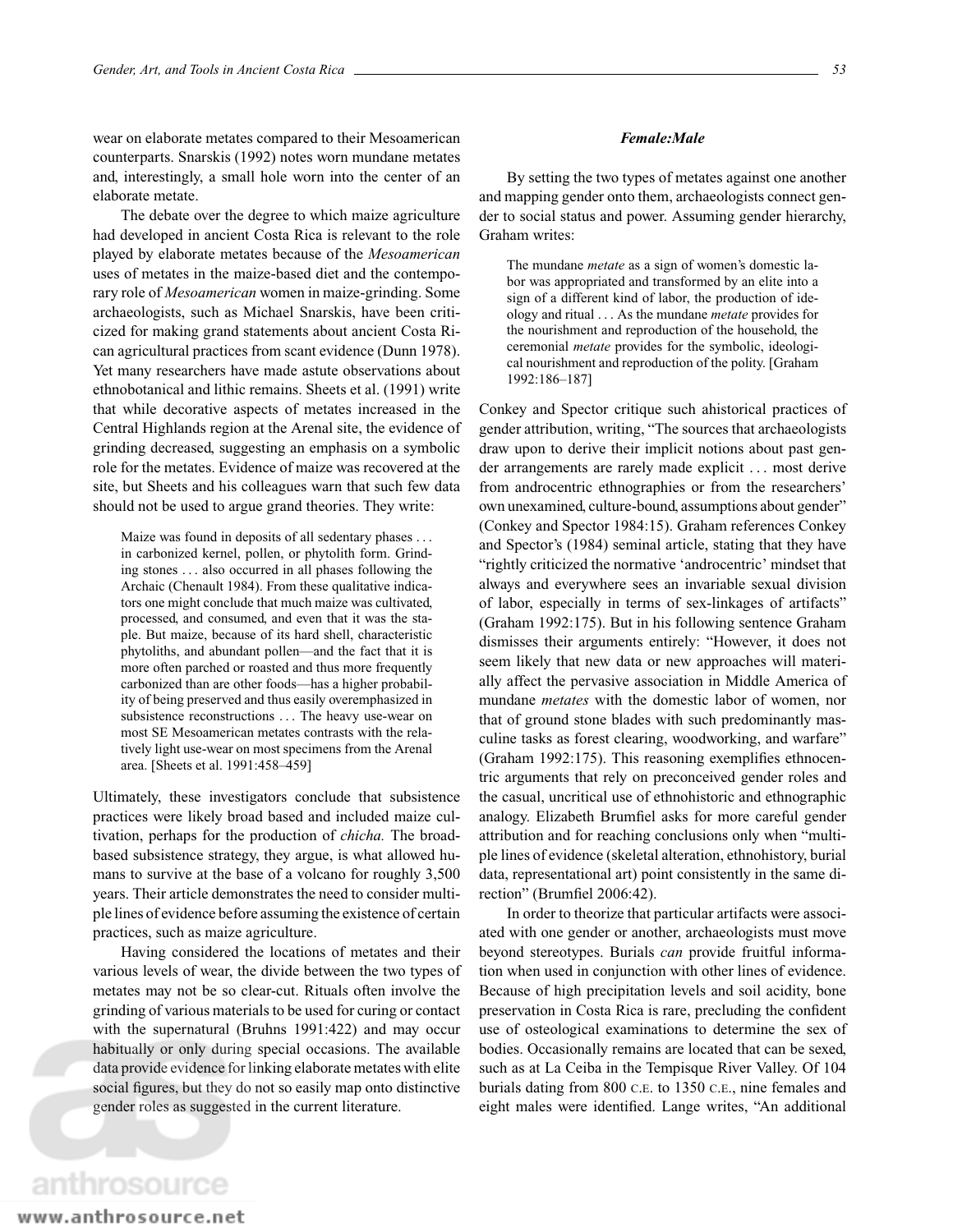twenty-three women and seventeen men were classified on the basis of both osteological and associated material data (grinding stones occurring with women and arrow and spear points with men; these correlations were also observed in the osteologically 'certain' sample of seventeen individuals)" (Lange 1992:124). Instead of assuming gender based solely on the material data, researchers at La Ceiba looked to a broader data set, which they used in conjunction with artifacts. The use of multiple lines of evidence to interpret the burial findings shows how archaeologists can assess gender without relying on assumptions.

# **Engendering Elaborate Metates: A New Interpretation**

Brumfiel's (2006) call for the use of multiple lines of evidence to establish gender attribution prompts a consideration of other ways in which Costa Rican women—or men—might be connected to metates. One possible form of evidence, ceramic figurines, has been found throughout Costa Rica, and I suggest that the figurines provide a new direction for interpretation of the relationship between gender, tools, and art. Most figurines were discovered in the Guanacaste-Nicoya Zone. More than 30 figurines have been uncovered from various northwestern sites over the past century. They date from 1 C.E. to 1100 C.E. The majority of the female figurines were discovered in funerary and domestic contexts in northern Costa Rica, although some have also been located in burials in other locations throughout the country as the result of trading networks among regions (Fernández Esquivel 2006:7).

The pottery styles of the figurines range from the earliest style, Zoned Biochrome, through Early, Middle, and Late Polychromes. Figurines painted in the Zoned Biochrome style of Period IV (1000 B.C.E.–500 C.E.) have engraved or incised lines and red and black paint. Ceramics of this type, more often occurring as vessels rather than figurines, have been found in the Central Highlands/Atlantic Watershed Zone beside elaborate metates and atop graves (Sheets et al. 1991:454). Early Polychrome specimens are boldly decorated ceramics. It is to this period (300–750 C.E. partly based on radiocarbon dates) that many of the effigy metates date (Coe 1962). Middle Polychrome ceramics were heavily traded with Mesoamerica, as this period corresponds with the Late and Terminal Classic periods and the entire Toltec period in Mesoamerica (Coe 1962:177–178). Finally, Late Polychrome ceramics were most often black with extensive appliqué. This is the least common style for figurines, although figurines in this style were produced until the time of Spanish conquest.



*Figure 4.2. Androgynous ceramic figurines. Coleccion Museo Na- ´ cional de Costa Rica, San Jose. Nos. 9518 and 24076. Photograph ´ by Thomas Preston-Werner.*

The majority of the ceramic figurines are designated female in the archaeological literature. These determinations are based on depictions of breasts, vaginas, and long hair and on the lack of male genitalia. But these identifications are not secure. In some cases, the diagnostic traits (e.g., long hair) are not invariably female, and in other cases, the diagnostic traits are depicted in an ambiguous fashion. For example, the breasts on some figurines could be interpreted as male nipples (Figures 4.2 and 4.3).

Costa Rican figurines differ from ceramic sculptures of women from southern Mesoamerica, which often depict women weaving, grinding maize, caring for children, or fostering animals (Joyce 1993:261). In Mesoamerican figurines, women grinding maize are depicted in a kneeling position, bent over their metates. In contrast, Costa Rican female figures stand upright and alone, occasionally with an infant, sit with their legs spread out, kneel and sit back on their feet, or sit on benches or stools. Compared with figurines from southern Mesoamerica, productive labor is rarely depicted. Many writers, such as Rosemary Joyce, have noted the large numbers of Costa Rican male and female figurines sitting on what appear to be benches; they associate such figurines with high social status (Joyce 1993; see also Graham 1981:118; Snarskis 1981b:191). The benches the figurines sit on show remarkable similarities to some of the more popular elaborate metate styles (Figure 4.4). Some appear to have crocodile heads or birds protruding from each end. Others have cutouts similar to the extensive cutouts in the most elaborate metates.

anthrosource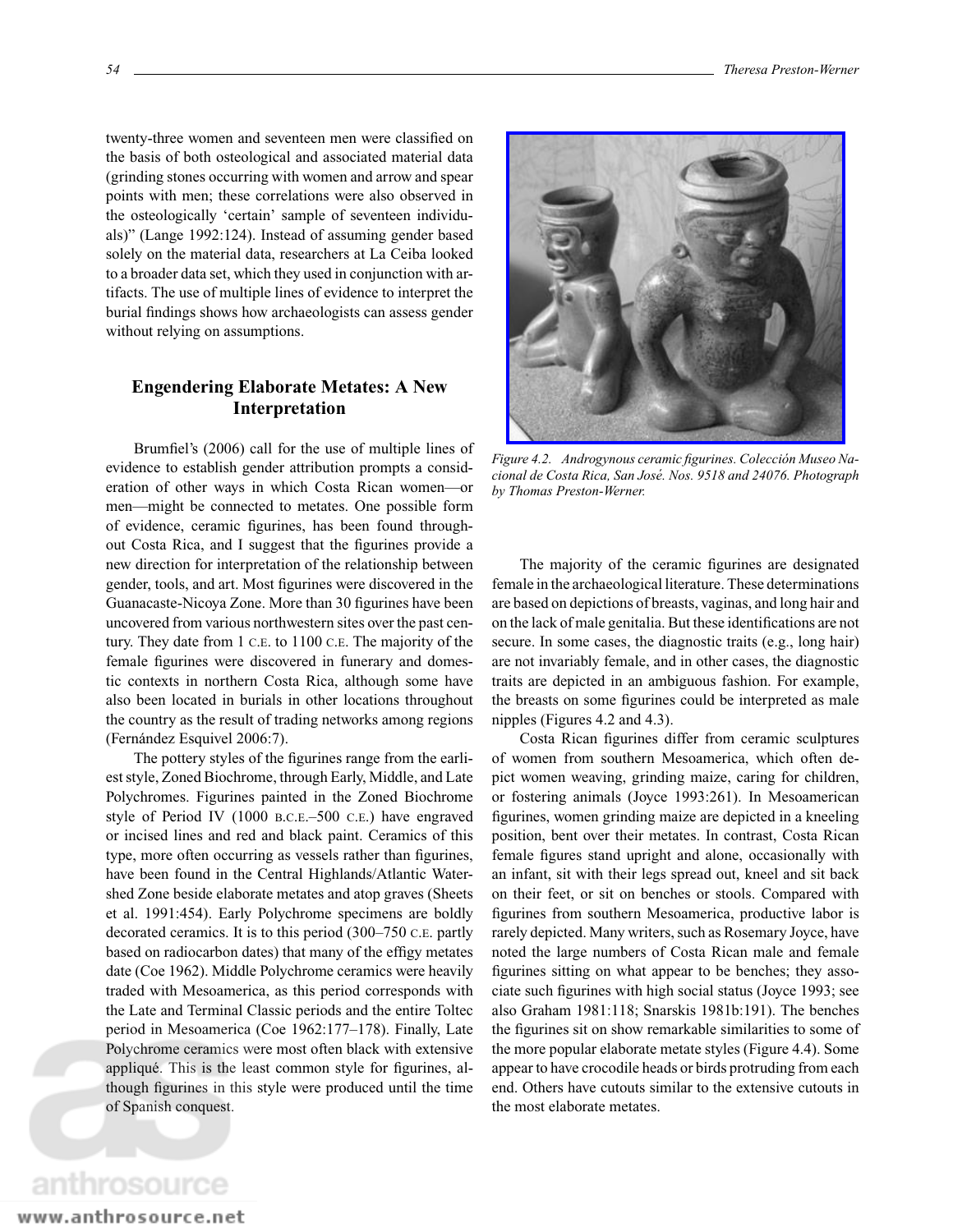

*Figure 4.3. Androgynous ceramic figurine. Coleccion Museo Na- ´ cional de Costa Rica, San Jose. No. A10LF Art. 1265. Photograph ´ by Thomas Preston-Werner.*

While there is little evidence because of extensive looting to support the association of the figures on benches with high status, Burial 8 from Carl Hartman's 1907 excavation of Las Huacas on the Nicoya Peninsula provides some contextual data. Burial 8 consisted of three circular pits about 1.75 meters in length and 1 meter in breadth in which two flexed burials were located at the southern end and one flexed burial occupied the northern end. A utilitarian metate (length 42 centimeters, breadth 27 centimeters, height 10 centimeters) was uncovered alongside the two southern burials. The grinding stone has three cylindrical legs. A second rectangular metate with three cylindrical legs, this one elaborate, was found along the eastern wall. This metate (length 55 centimeters, breadth 37.5 centimeters, height 14 centimeters) has a plain grinding plate on the upper surface, but the underside is covered in intersecting, curvy guilloche designs. The surface of the metate frame contains a bird figure with spread wings and a spread tail. The bird design carries onto one of the metate's legs; the two remaining legs are



*Figure 4.4. Ceramic figurine showing individual sitting on a bench and holding a child. From Carl Hartman's 1907 excavation at Las Huacas.*

decorated with parallel bands. Finally, a third rectangular metate (length about 60 centimeters, breadth about 45 centimeters, height 20 centimeters), this one also elaborate, was found with the single flexed burial at the northern end. The legs are cylindrical and high, covered in geometrical designs. The upper side of the plate shows an eight-centimeter band of guilloche designs, similar to a nine-centimeter band on the underside that depicts guilloche designs. In addition to the three metates, other artifacts were present in the tomb. Two stone amulets, carved into human shapes, were placed on top of the third, large metate. The first amulet (length 8.1 centimeters, breadth 2.5 centimeters) shows fire damage. It was formed from "green polished bowenite, made in the shape of a small flat ax, the upper part showing the head and breast of a human figure with crossed arms and headdress sculptured in low relief, the lower part flat, without sculptures. At the neck there is a transverse, cylindrical perforation for suspension" (Hartman 1907:18–19). The second amulet (length 13 centimeters, breadth 3.4 centimeters) is a gray polished stone. The upper half of the long, rectangular figure depicts "a human head and breast, with crossed arms" (Hartman 1907:19). Dividing the top and bottom halves is a transverse, cylindrical perforation at the neck, and the bottom half is plain. A pestle and a ceramic figurine were placed alongside the amulets. The pestle (length 11.5 centimeters, diameter at the base 4.5 centimeters) is made from red clay and has an animal head at its tip. The figurine (length 11 centimeters, height 2.5 centimeters) depicts a person holding a child and sitting atop a metate-like structure. The

anthrosource www.anthrosource.net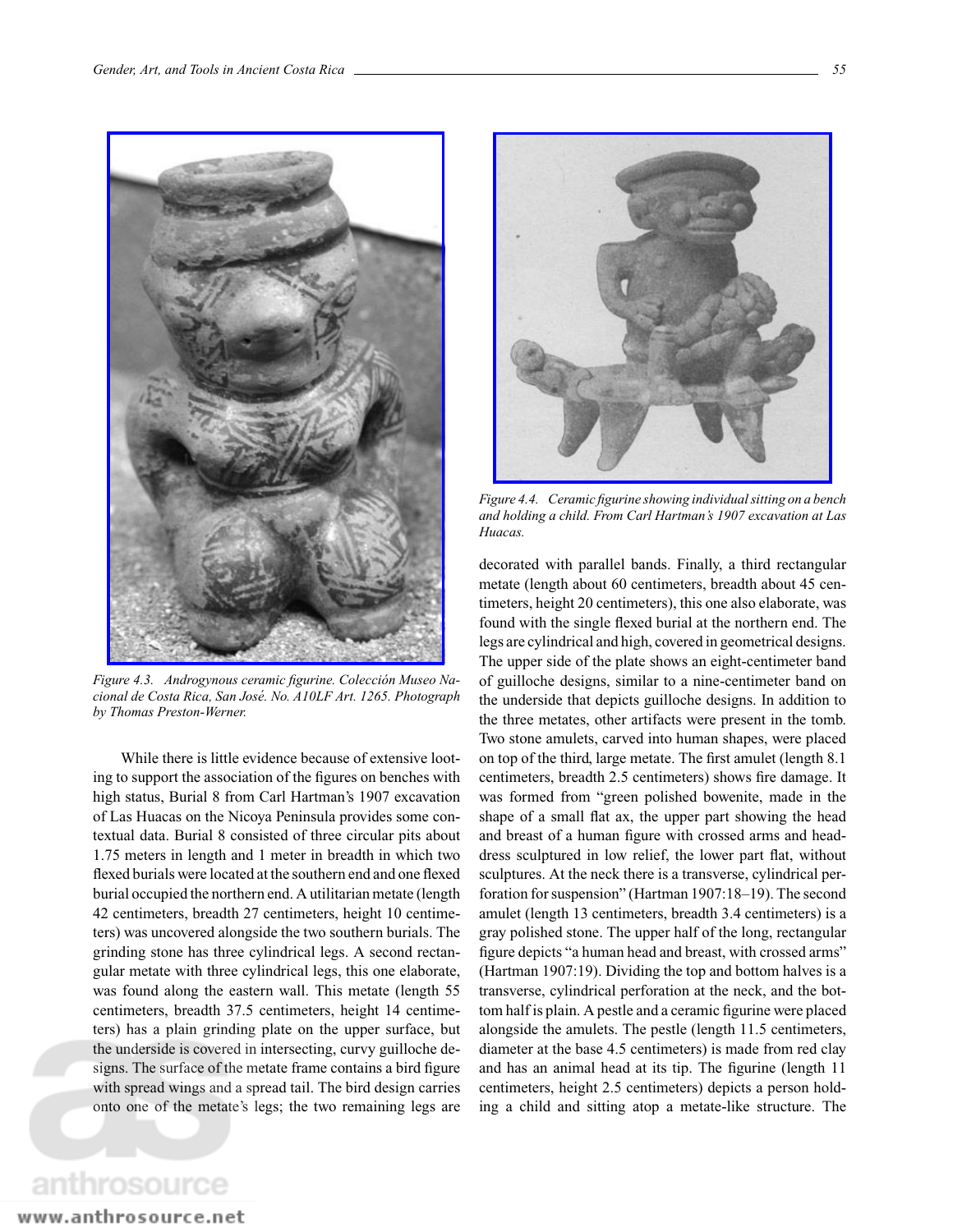large-headed person (height 8 centimeters) wears a flattopped hat and bears linear, incised ornamentation. The seat (length 11 centimeters, height 2.5 centimeters) has four legs and an animal head at either end. The distribution of the artifacts in the pits of Burial 8 suggests a social hierarchy, because the south end contained two burials and only one utilitarian metate, while the northern end included one burial, an elaborate metate, and the other specialized objects (Hartman 1907).

Hartman's excavation yielded 16 burials in total, which could not be sexed, but many of which contained ceramic figurines as well as carved tripod metates, greenstone axegods, and fine stone mace heads. Many of the ceramics have been identified as Early Polychrome, though the records of the figurine from Hartman's Burial 8 are inconclusive (Coe and Baudez 1961). They are interpreted as marking high status (Graham 1992:171). Other large metates found in burials at Las Huacas closely resemble the miniature metate in the Burial 8 figurine. Furthermore, one Early Classic Maya piece of jade from the Guatemalan highlands was recovered in this cemetery, suggesting that ancient Costa Rican people were influenced by or at least in contact with the Maya (Coe 1962:177; see also Hartman 1907:Plate 45).

On the basis of a series of data including mortuary evidence, ceramic figurines, and ethnographic analogy, I want to pursue the linkage between the elaborate metates and elite status. In my argument, however, I resist androcentric notions of work and its social value, as well as the art/tool distinction. I contend, instead, that among ancient Costa Ricans, gender was subservient to class distinctions. Furthermore, the elaborate metates served both as tools (benches or grinding stones, or both, for ritual material) and as signifiers of high social status.

Many archaeologists have argued that the elaborate metates functioned as seats or thrones in connection with ritual and power (Graham 1992; Lange 1971; Lothrop 1963; Norweb 1961). Jane Stevenson Day and Alice Chiles Tillett write, "Ethnographers tell us that in lower Central America, a modern shaman's paraphernalia most often includes a wooden stool, a drum, smoothed stones, whistles or flutes, sucking tubes, and a wooden staff" (Day and Tillett 1996:223). They contend that women played a significant role in ritual activities. Because many of the figurines in the current study appear to be female, ancient Costa Ricans may have shared a similar flexibility of gender roles. While Day and Tillett's evidence comes mainly from ethnographic analogies, their insights stress the historical fluidity of gender roles.

Although many of the figurines can be sexed male or female because of the presence or absence of male genitalia or female breasts, both sexes are similar in stance and



*Figure 4.5. Ceramic figurine showing individual wearing a hat. Colección Museo Nacional de Costa Rica, San José. No. 4203. Photograph by Thomas Preston-Werner.*

costume. Some are androgynous; the small breasts or nipples could be interpreted as belonging to either females or males. In addition, a figure holding a child is not necessarily a female.

Perhaps the most striking similarity among nearly all of the figurines is the presence of a hat atop the figures' heads (Figure 4.5). The hat is worn by both male and female figures and may have been part of the shaman's costume. The hats are not uniform; some are slightly rounded on top and some of the figurines have openings in the tops of their hats, showing their hollow insides. A large majority of the hats are flat, though some are tall and others are shorter. In addition to hats, most of the figures wear ear spools, and some wear ocarinas around their necks. Though not every figurine displays a hat, figurines bearing hats have been discovered in all three regions of Costa Rica, as far south as the Diquis Valley (Fernández Esquivel 2006:16).

anthrosource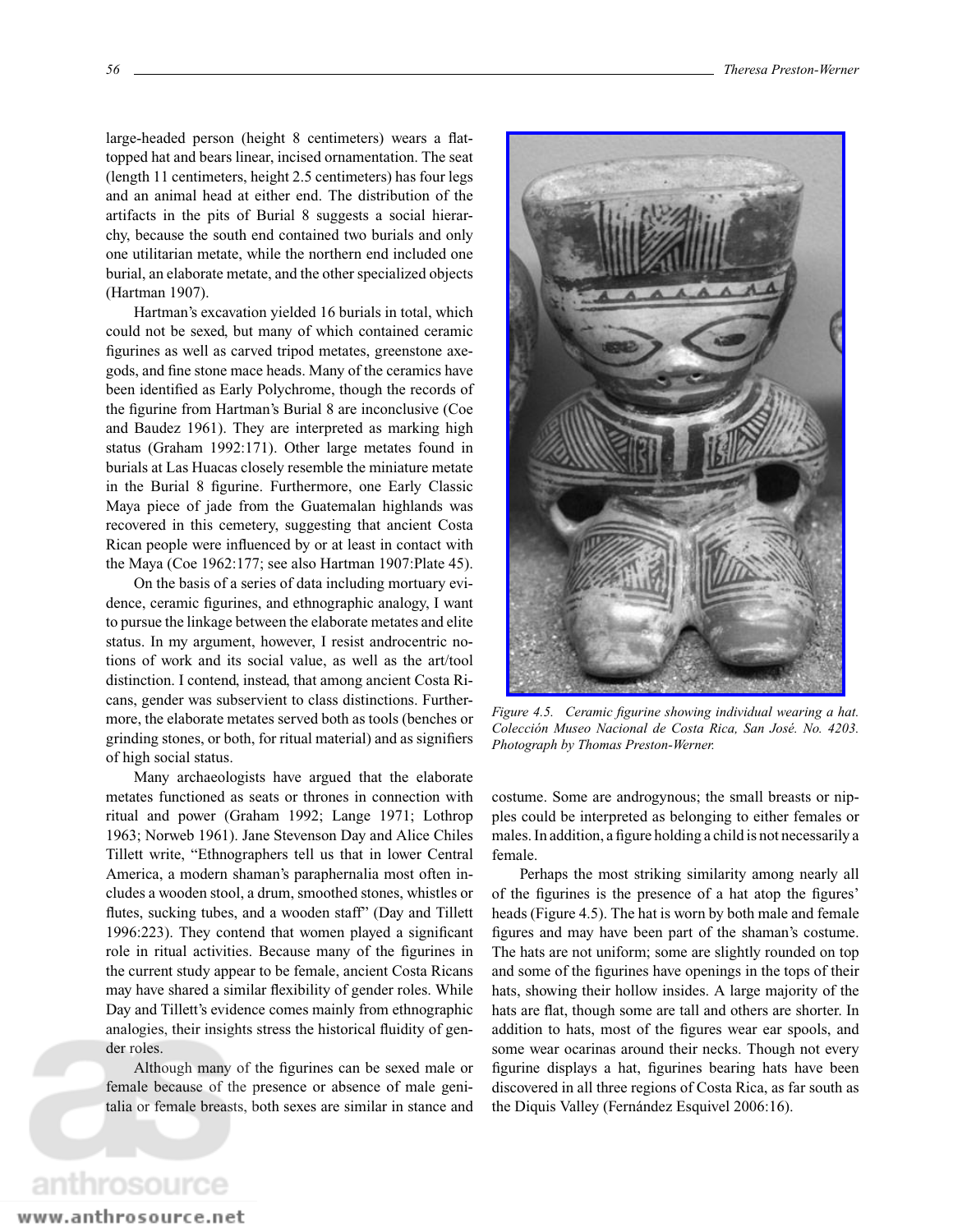Why are Costa Rican figurines difficult to sex and why, when sex can be determined, are both male and female bodies dressed alike and positioned similarly? Researchers often try to interpret the figurines as texts using their own contemporary gender ideologies, thus creating a potential for misinterpretation on the part of contemporary viewers. They may be unable to see differences in sex because they do not possess the intimate cultural knowledge of gender performance that existed when these figurines were produced. Although little has been written about the Costa Rican ceramic figurines, the texts that do document the figurines often overemphasize figurines that the investigator has interpreted to be female on the basis of genitalia and body positioning while ignoring potential male counterparts. Likewise, the male figurines are often described as engaged in high-status ritual-based activities, while the female figurines (which are in the same positions and wearing the same costumes) are described only as standing or holding items (Joyce 1993). For example, one of the most comprehensive books of Costa Rican art (Snarskis 1981a) contains an annotated catalog of artifacts. Many of the figurines are not sexually ambiguous, because they have clearly defined male or female sexual organs. In the brief artifact descriptions, Snarskis suggests the sexual receptivity of female figurines that are shown kneeling with their legs open, but he does not describe male sexual organs when they are present. The ambiguity of the figurines' genders could also signify intentionality on the part of the makers. Perhaps the makers of these figurines intentionally did not emphasize the genders of the figures. If this were the case, then why might this be so?

If the Costa Rican figurines belonged to members of a social elite, as the Las Huacas Burial 8 suggests, then perhaps gender was obscured intentionally in elite representational media. Joyce (2001) notes both an absence of "overt sexual characteristics" and the existence of commonalities in costume, regardless of gender, in monumental representations among the Classic Maya. She suggests that the lack of emphasis on gender in public art created a "unified noble identity" (Joyce 2001:82). This came at the expense of recognizing the unique contributions provided by men and women. Joyce compares monumental, public art to private, household figurines, which depict Classic Maya women's important productive contributions. She suggests that these figurines demonstrate the means by which women in nonruling households gained authority and status.

Although the Costa Rican figurines lack the contextual data necessary to distinguish between public and private use, parallels between Costa Rican and Classic Maya representational strategies are clear. On the one hand, for many of the examples, determining sex is difficult. On the other hand, where sex is clear, both men and women are depicted

engaged in similar practices. Elites may have subsumed gender under class for the purposes of constructing and maintaining a social hierarchy and, as with the Classic Maya, this representational practice may have constituted a political strategy of centralization (Joyce 2001:88). The evidence provided by the numerous ceramic figurines suggests that both men and women were members of the elite class who could have utilized the elaborate metates for ritual purposes. To maintain the social hierarchy, elite ancient Costa Ricans in the Guanacaste-Nicoya Zone played down the distinction between men and women; status was of primary consequence.

Despite the androgynous state of many of the figurines, a good number do display female body parts, establishing the inclusion of women in the elite sphere. Regarding the ancient Costa Rican figurines, Patricia Fernández Esquivel writes:

The identification of various degrees of differentiation and social hierarchy that characterized the societies which produced female figures, suggests the possibility that there existed positions of prestige assigned to women that were similar to those held by men, positions that extended to the political and ceremonial realms. This possibility was materially represented by female figures that were produced in ceramic, figures whose posture, attitude, and body decorations all suggest the attributes of power which are associated with these personages. [Fernández Esquivel 2006:18]

Fernández Esquivel (2006:21) further writes that women holding positions as high as chieftess have been documented in the historical writings of the Spanish conquistadors.

It remains to be understood how the ceramic figurines correlated to the lived social realities of ancient Costa Ricans. Whether public or private, elite representational art is just that, a depiction of high-status individuals. Whether gender was as unimportant in the daily lives of ancient Costa Ricans as the figurines suggest is unclear. Regarding the female figurines, Lange notes that controlled contexts are rare and that their mortuary nature is presumed; she also writes, "they are assumed to represent real persons, as each of the known examples is different" (Lange 1992:120–121). If the figurines were representations of real individuals, who had different appearances and body types, then the obscuring of their respective genders seems all the more strategic.

#### **Conclusions**

Ultimately, the purpose of this study has been to break down binaries that essentialize and homogenize historical variability. Researchers have applied such binaries to data from ancient Costa Rica suggesting they demonstrate that

www.anthrosource.net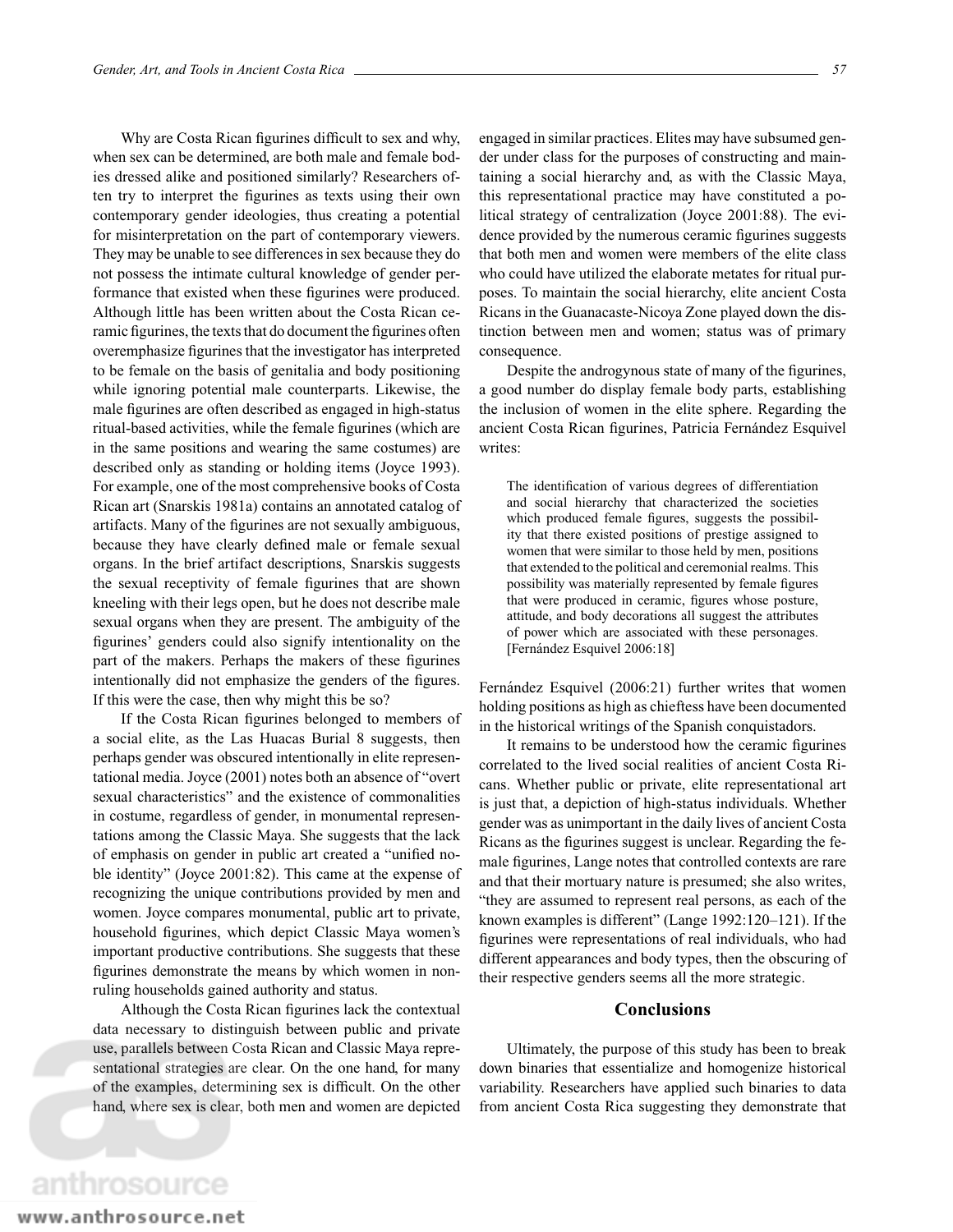women were only associated with domestic labor and utilitarian metates, while men were connected to ritual and elaborate metates. As interpreters of culture, we must be wary not to map our own material and social categories onto other societies, as occurred in the semantic linking of utilitarian and elaborate metates and the gendering of work responsibilities. To interpret the role that these metates played in ancient Costa Rican society, researchers have relied on ethnocentric and androcentric assumptions regarding gender ideology and gender roles instead of seeking out material data to support their arguments. Graham (1992) writes that women's tools inspired men's art. It is quite interesting that another form of art—ceramic figurines—has provided the evidence that begins to complicate these tool/art, utilitarian/elaborate, female/male binaries. Women and men did not necessarily inhabit separate spheres. These figurines demonstrate women's connection to elaborate metates and ritual. They also show the flexibility of gender and, perhaps of more importance, the trivialization of gender roles for ulterior political purposes within at least one ancient society in Costa Rica.

### *Acknowledgments*

I would like to thank Dr. Elizabeth Brumfiel and Dr. Cynthia Robin for their encouragement and continued support, as well as my fellow students in Northwestern University's Engendering the Past course in feminist archaeology who read multiple drafts of this chapter. Thank you also to the Friends of Anthropology Association at Northwestern, which provided the funding necessary to complete the research for this project. I thank the Museo Nacional de Costa Rica for allowing me to photograph their exhibits and my husband, Thomas Preston-Werner, for taking the photographs. Finally, I thank the readers of the manuscript, although I do not know your names, for your pertinent suggestions and editorial advice.

#### *References*

Balser, Carlos

1955 Fertility Vase from the Old Line, Costa Rica. American Antiquity 20(4):384–387.

#### Bruhns, Karen Olsen

1991 Sexual Activities: Some Thoughts on the Sexual Division of Labor and Archaeological Interpretation. *In* The Archaeology of Gender: Proceedings of the 22nd Annual Chacmool Conference. D. Walde and N. D. Willows, eds. Pp. 420–429. Calgary, Alberta, Canada: University of Calgary.

Brumfiel, Elizabeth M.

2006 Methods in Feminist and Gender Archaeology: A Feeling for Difference—and Likeness. *In* Handbook of Gender in Archaeology. S. M. Nelson, ed. Pp. 31–58. Walnut Creek, CA: AltaMira.

Chenault, Mark

1984 Ground and Polished Stone from the Cuenca de Arenal. Vinculos 10:167–185.

Coe, Michael D.

1962 Costa Rican Archaeology and Mesoamerica. Southwestern Journal of Anthropology 18(2):170– 183.

Coe, Michael D., and Claude F. Baudez

1961 The Zoned Biochrome Period in Northwestern Costa Rica. American Antiquity 26(4):505–515.

Conkey, Margaret W., and Janet D. Spector

1984 Archaeology and the Study of Gender. *In* Advances in Archaeological Method and Theory, vol. 7. M. B. Schiffer, ed. Pp. 1–38. New York: Academic.

Day, Jane Stevenson, and Alice Chiles Tillett

1996 The Nicoya Shaman. *In* Paths to Central American Prehistory. F. W. Lange, ed. Pp. 221–236. Niwot: University of Colorado Press.

Dunn, Mary Eubanks

1978 Suggestions for Evaluating Archaeological Maize. American Antiquity 43(1):97–99.

Easby, Elizabeth Kennedy

1968 Pre-Columbian Jade from Costa Rica. New York: André Emmerich.

Fernández Esquivel, Patricia

2006 Mujeres de arcilla/Clay Women. San Jose,´ Costa Rica: Fundacion Museos Banco Central de ´ Costa Rica.

Graham, Mark Miller

- 1981 Traditions of Stone Sculpture in Costa Rica. *In* Between Continents/Between Seas: Precolumbian Art of Costa Rica. E. P. Benson, ed. Pp. 113–134. New York: H. N. Abrams.
- 1992 Art-Tools and the Language of Power in the Early Art of the Atlantic Watershed of Costa Rica. *In* Wealth and Hierarchy in the Intermediate Area.